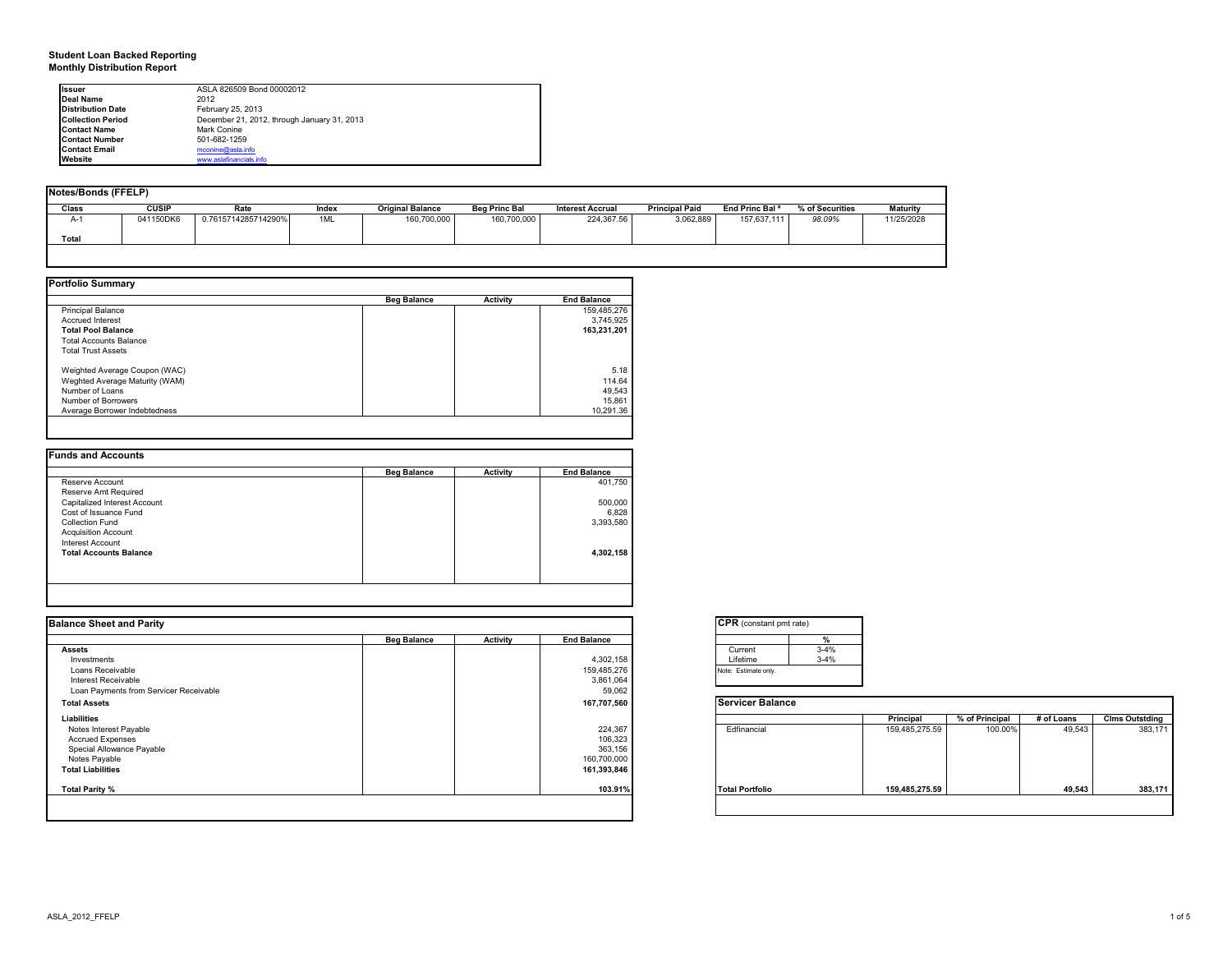#### **Student Loan Backed Reporting Monthly Distribution Report**

| <b>Portfolio by Loan Status</b> |
|---------------------------------|

|                         | # of Loans       |        | Principal |                          | % of Principal |         | <b>WAC</b> |        |           | <b>WARM</b> |
|-------------------------|------------------|--------|-----------|--------------------------|----------------|---------|------------|--------|-----------|-------------|
|                         | <b>Beginning</b> | Ending | Beginning | Ending                   | Beginning      | Ending  | Beginning  | Endina | Beginning | Endina      |
| In School               |                  | 2,389  |           | 7,411,705                |                | 4.65%   |            | 5.79   |           | 119.96      |
| Grace                   |                  | 907    |           | 2,649,751                |                | 1.66%   |            | 5.86   |           | 119.27      |
| Repayment               |                  |        |           |                          |                |         |            |        |           |             |
| Current                 |                  | 22,371 |           | 66,407,463               |                | 41.64%  |            | 5.35   |           | 115.48      |
| 31-60 Days Delinquent   |                  | 2,247  |           | 7,835,532                |                | 4.91%   |            | 5.41   |           | 117.07      |
| 61-90 Days Delinguent   |                  | 1,066  |           | 3,479,465                |                | 2.18%   |            | 5.19   |           | 122.12      |
| 91-120 Days Delingent   |                  | 1,138  |           | 3,821,319                |                | 2.40%   |            | 5.24   |           | 114.81      |
| 121-180 Days Delinquent |                  | 1,411  |           | 4,865,538                |                | 3.05%   |            | 5.10   |           | 126.18      |
| 181-270 Days Delinquent |                  | 1,350  |           | 4,493,481                |                | 2.82%   |            | 5.12   |           | 119.01      |
| 271+ Days Delinquent    |                  | 254    |           | 814,850                  |                | 0.51%   |            | 4.85   |           | 114.20      |
| <b>Total Repayment</b>  |                  | 29,837 |           | 91,717,647               |                | 57.51%  |            | 5.32   |           | 116.57      |
| Forbearance             |                  | 5,728  |           | 22,873,873               |                | 14.34%  |            | 5.27   |           | 118.99      |
| Deferment               |                  | 10,581 |           | 34,456,136               |                | 21.60%  |            | 5.12   |           | 117.59      |
| Claims in Progress      |                  | 101    |           | 376,164                  |                | 0.24%   |            | 4.99   |           | 113.33      |
| <b>Claims Denied</b>    |                  |        |           | $\overline{\phantom{a}}$ |                | 0.00%   |            |        |           |             |
| <b>Total Portfolio</b>  |                  | 49,543 |           | 159,485,276              |                | 100.00% |            | 5.30   |           | 117.33      |

| <b>Delinguency Status</b>           |            |        |           |            |                  |         |                  |        |             |        |  |
|-------------------------------------|------------|--------|-----------|------------|------------------|---------|------------------|--------|-------------|--------|--|
|                                     | # of Loans |        | Principal |            | % of Principal   |         | <b>WAC</b>       |        | <b>WARM</b> |        |  |
|                                     | Beginning  | Endina | Beainnina | Endina     | <b>Beginning</b> | Endina  | <b>Beginning</b> | Ending | Beginning   | Endina |  |
| Current                             |            | 22,371 |           | 66,407,463 |                  | 72.40%  |                  | 5.35   |             | 115.48 |  |
| 31-60 Days Delinquent               |            | 2,247  |           | 7,835,532  |                  | 8.54%   |                  | 5.41   |             | 117.07 |  |
| 61-90 Days Delinquent               |            | 1,066  |           | 3,479,465  |                  | 3.79%   |                  | 5.19   |             | 122.12 |  |
| 91-120 Days Delingent               |            | 1,138  |           | 3,821,319  |                  | 4.17%   |                  | 5.24   |             | 114.81 |  |
| 121-180 Days Delinquent             |            | 1,411  |           | 4,865,538  |                  | 5.30%   |                  | 5.10   |             | 126.18 |  |
| 181-270 Days Delinquent             |            | 1,350  |           | 4,493,481  |                  | 4.90%   |                  | 5.12   |             | 119.01 |  |
| 271+ Days Delinquent                |            | 254    |           | 814,850    |                  | 0.89%   |                  | 4.85   |             | 114.20 |  |
| <b>Total Portfolio in Repayment</b> |            | 29,837 |           | 91,717,647 |                  | 100.00% |                  | 5.32   |             | 116.57 |  |

| Portfolio by Loan Type           |                  |        |                  |             |                |         |            |        |             |        |
|----------------------------------|------------------|--------|------------------|-------------|----------------|---------|------------|--------|-------------|--------|
|                                  | # of Loans       |        | <b>Principal</b> |             | % of Principal |         | <b>WAC</b> |        | <b>WARM</b> |        |
|                                  | <b>Beginning</b> | Ending | <b>Beginning</b> | Ending      | Beginning      | Ending  | Beginning  | Endina | Beginning   | Ending |
| Subsidized Consolidation Loans   |                  |        |                  |             |                |         |            |        |             |        |
| Unsubsidized Consolidation Loans |                  |        |                  |             |                |         |            |        |             |        |
| Subsidized Stafford Loans        |                  | 27,497 |                  | 75,289,864  |                | 47.21%  |            | 5.16   |             | 115.86 |
| Unsubsidized Stafford Loans      |                  | 20,174 |                  | 76,994,136  |                | 48.28%  |            | 5.21   |             | 121.33 |
| PLUS/GradPLUS Loans              |                  | 1,872  |                  | 7,201,276   |                | 4.52%   |            | 7.72   |             | 89.94  |
| SLS Loans                        |                  |        |                  |             |                | 0.00%   |            |        |             |        |
| <b>Total Portfolio</b>           |                  | 49,543 |                  | 159,485,276 |                | 100.00% |            | 5.30   |             | 117.33 |

| Portfolio by Program Type                  |                  |        |                  |                  |           |                |                  |            |                  |             |  |
|--------------------------------------------|------------------|--------|------------------|------------------|-----------|----------------|------------------|------------|------------------|-------------|--|
|                                            | # of Loans       |        |                  | <b>Principal</b> |           | % of Principal |                  | <b>WAC</b> |                  | <b>WARM</b> |  |
|                                            | <b>Beginning</b> | Ending | <b>Beainning</b> | Ending           | Beainnina | Endina         | <b>Beginning</b> | Ending     | <b>Beginning</b> | Endina      |  |
| Graduate / 4-Year Loans                    |                  | 38,106 |                  | 129,337,848      |           | 81.10%         |                  | 5.30       |                  | 118.29      |  |
| 2-Year Loans                               |                  | 10,425 |                  | 27,772,573       |           | 17.41%         |                  | 5.30       |                  | 113.24      |  |
| Proprietary / Technical / Vocational Loans |                  | 1,010  |                  | 2,371,372        |           | 1.49%          |                  | 5.34       |                  | 113.08      |  |
| Unknown (Consolidation) Loans              |                  |        |                  |                  |           | 0.00%          |                  |            |                  |             |  |
| Other Loans                                |                  |        |                  | 3.483            |           | 0.00%          |                  | 6.80       |                  | 82.47       |  |
| <b>Total Portfolio</b>                     |                  | 49,543 |                  | 159,485,276      |           |                |                  | 5.30       |                  | 117.33      |  |

|                        |                  | # of Loans |                  | Principal      |                  | % of Principal |  |
|------------------------|------------------|------------|------------------|----------------|------------------|----------------|--|
|                        | <b>Beginning</b> | Ending     | <b>Beginning</b> | Endina         | <b>Beginning</b> | Endina         |  |
| Fixed Loans            |                  | 28,610     |                  | 102,652,963.71 |                  | 64.37%         |  |
| Variable Loans         |                  | 20,933     |                  | 56,832,311.88  |                  | 35.63%         |  |
| T-Bill Loans           |                  | 20,933     |                  | 56,832,311.88  |                  | 35.63%         |  |
| CMT Loans              |                  |            |                  |                |                  | 0.00%          |  |
| <b>Total Portfolio</b> |                  | 49,543     |                  | 159,485,275.59 |                  | 100.00%        |  |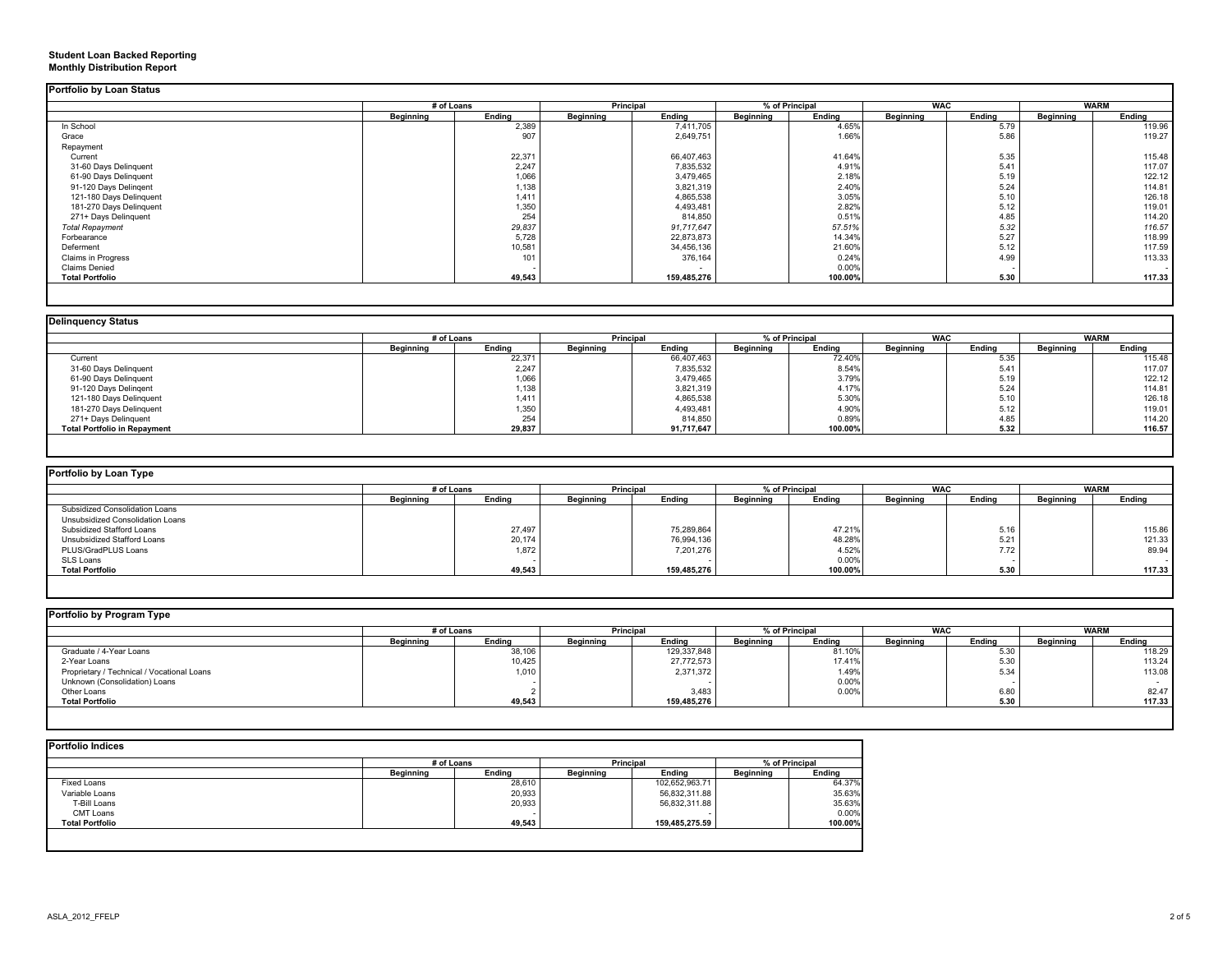**Distribution Date** February 25, 2013<br>**Collection Period February 25, 2012**, through Jan December 21, 2012, through January 31, 2013

### **Collection Activity**

| <b>Collection Account</b>                                                                    | as of 1/31/2013 |
|----------------------------------------------------------------------------------------------|-----------------|
| Beginning Balance - December 21, 2012<br><b>Collection Amount Received</b>                   | 3,401,197       |
| Reserve Account                                                                              |                 |
| <b>Excess of Required Reserve Account</b>                                                    |                 |
| Interest on Investment Earnings                                                              | 61              |
| Capitalized Interest Account (after a stepdown or release date)                              |                 |
| <b>Acquisition Account</b>                                                                   |                 |
| Payments from Guarantor                                                                      |                 |
| Prior Quarter's Allocations or Adjustments                                                   |                 |
| Prepayments                                                                                  |                 |
| Special Allowance Payments to the Department of Education                                    |                 |
| <b>Consolidation Rebate Fees</b>                                                             |                 |
| Transfer from Capitalized Interest Fund                                                      |                 |
| Principal payments, interest payments, administration fees, servicing fees, and trustee fees | (7,678)         |
| Transfer to Department Rebate Fund                                                           |                 |
| <b>Total Available Funds</b>                                                                 | 3,393,580       |
|                                                                                              |                 |
|                                                                                              |                 |

# **Fees Due for Current Period as of 1/31/2013** Indenture Trustee Fees Servicing Fees 93,033<br>Administration Fees 93,033<br>Administration Fees 13,290 Administration Fees Late Fees Other Fees<br>Total Fees **Total Fees** 106,324

| <b>ICumulative Default Rate</b>                                                                     | as of 1/31/2013 |
|-----------------------------------------------------------------------------------------------------|-----------------|
| Current Period Defaults (\$)                                                                        | 814,834.77      |
| Cumulative Defaults (\$)                                                                            | 814,933.84      |
| Cumulative Default (% of original pool balance)                                                     | TBD             |
| Cumulative Default (% of cumulative entered repayment balance) <sup>a</sup>                         | 0.55%           |
| Current Period Payments (Recoveries) from Guarantor (\$)                                            | 130,703.35      |
| Current Period Borrower Recoveries (\$)                                                             | n/a             |
| Cumulative Recoveries (\$) <sup>b</sup>                                                             | 551,793.79      |
| Cumulative Recovery Rate (%)                                                                        | 67.71%          |
| Cumulative Net Loss Rate (%)                                                                        | TBD             |
| Servicer Reject Rate (FFELP) (%)                                                                    |                 |
| Cumulative Servicer Reject Rate (FFELP) (%)                                                         |                 |
| Repayment balance includes all repayment loans with the exception of balances in claim status<br>a) |                 |
| Cumulative Recoveries includes 97% of claims in progress balances<br>b)                             |                 |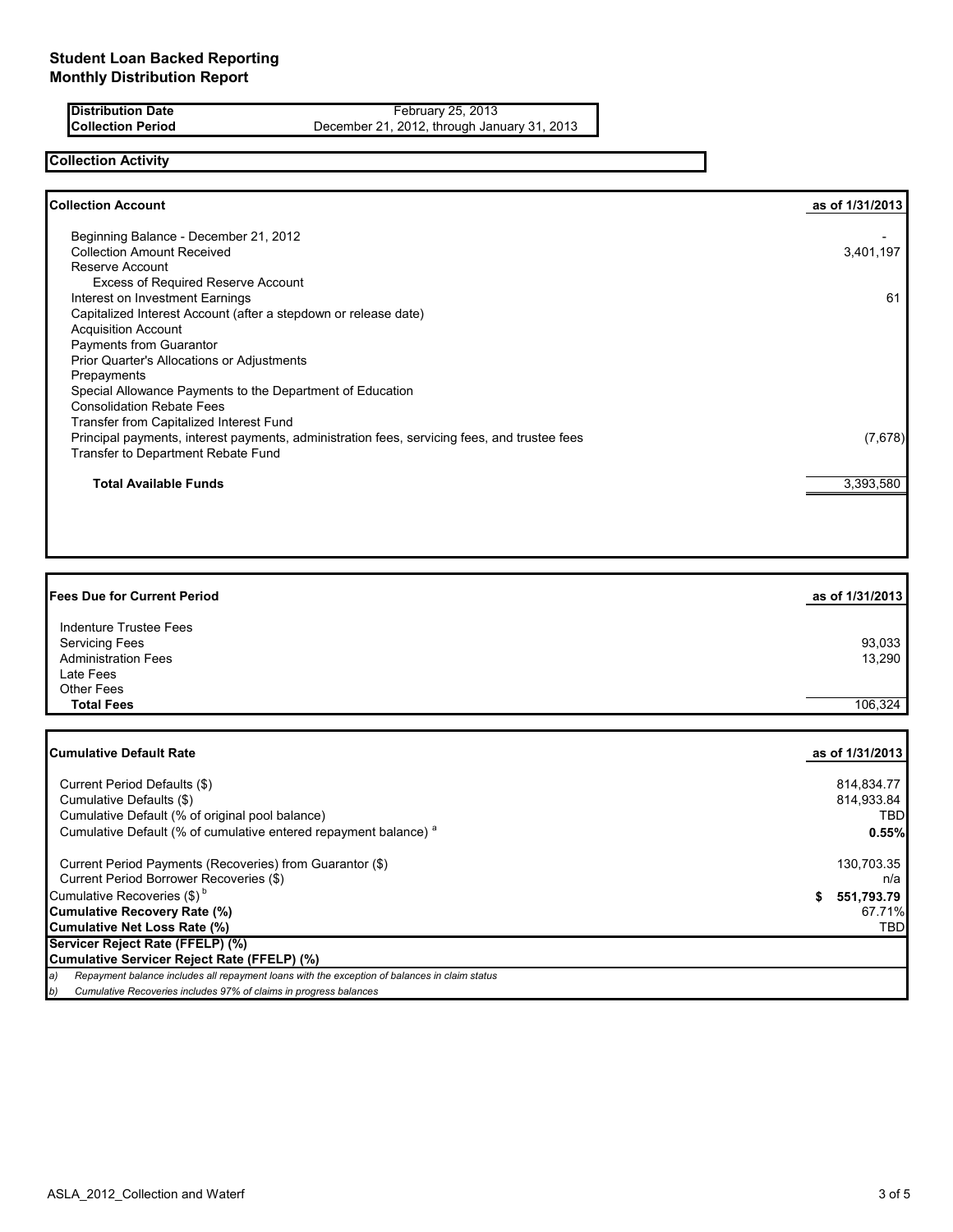**Distribution Date Example 25, 2013 Collection Period** December 21, 2012, through January 31, 2013

## **Waterfall Activity**

| <b>Waterfall for Distribution</b>                                                                            | <b>Amount Due</b> | <b>Amount Remaining</b> |
|--------------------------------------------------------------------------------------------------------------|-------------------|-------------------------|
| <b>Total Available Funds</b><br><b>First: Payments required under any applicable Joint Sharing Agreement</b> |                   | 3,393,580               |
| <b>Second: Trustee Fees</b>                                                                                  |                   |                         |
| <b>Third: Servicing Fees and Backup Servicing Fees</b>                                                       | 93,033            | 3,300,547               |
| <b>Fourth: Administration Fees</b>                                                                           | 13.290            | 3,287,256               |
| <b>Fifth: Noteholder interest</b>                                                                            | 224,368           | 3,062,889               |
| Sixth: Reinstate the balance of the Reserve Fund up to the Specified Reserve Fund Balance                    |                   |                         |
| Seventh: Noteholder Principal, until paid in full                                                            | 3,062,889         |                         |
|                                                                                                              |                   |                         |

| <b>Principal and Interest Distributions</b> | Class A-1 |
|---------------------------------------------|-----------|
| Quarterly Interest Due                      | 224,368   |
| Quarterly Interest Paid                     | 224,368   |
| <b>Interest Shortfall</b>                   | 0         |
| Interest Carryover Due                      | 0         |
| Interest Carryover Paid                     | 0         |
| Interest Carryover                          | 0         |
| Quarterly Principal Distribution Amount     | 3,062,889 |
| Quarterly Principal Paid                    | 3,062,889 |
| Shortfall                                   |           |
| <b>Total Distribution Amount</b>            | 3,287,256 |
|                                             |           |